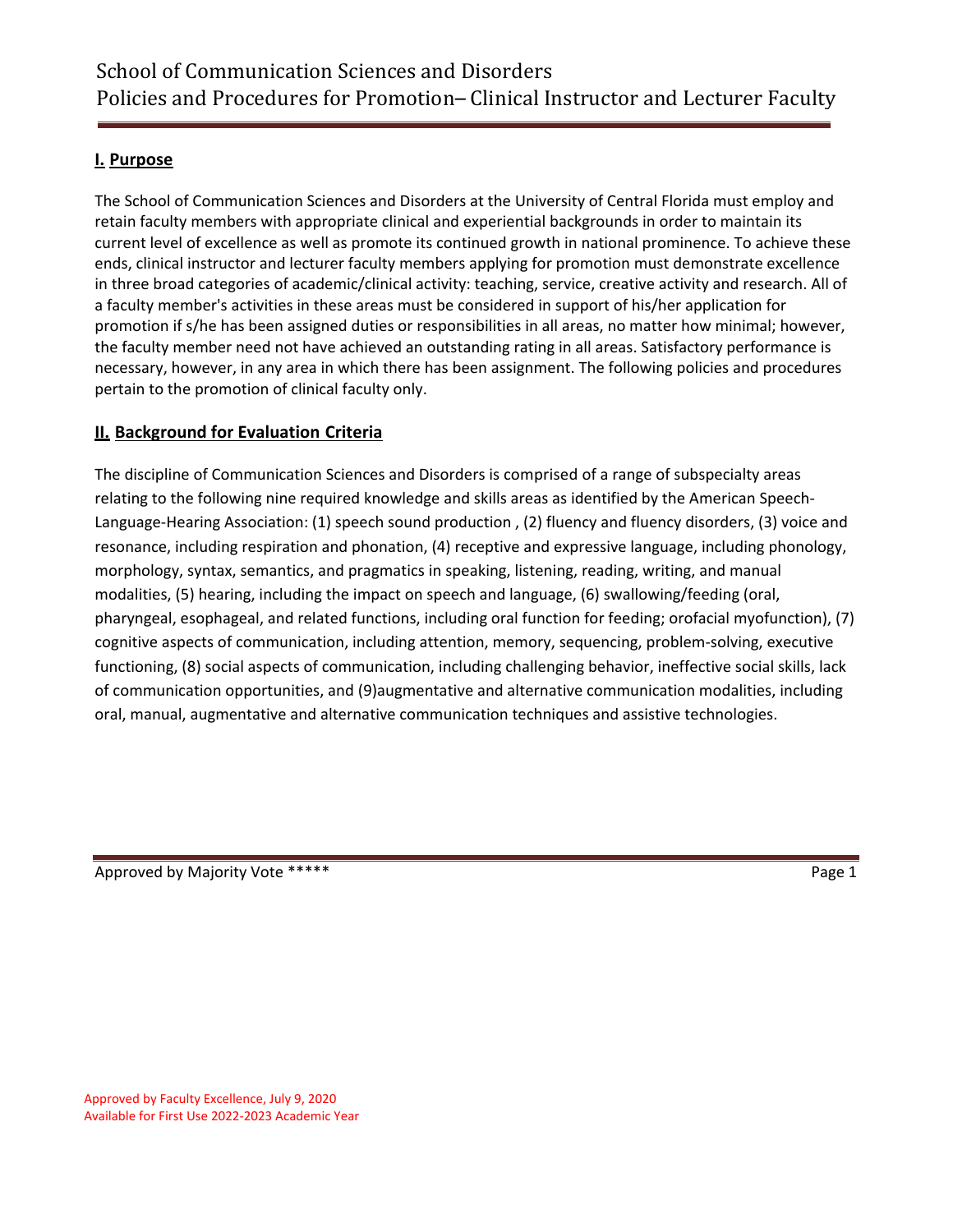### **III. Faculty Ranks and Tenure Consideration in the College**

- A. In accordance with University guidelines, the School of Communication Sciences and Disorders (CSD) uses the following clinical instructor/lecturer ranks:
	- 1. Instructor
	- 2. Associate Instructor
	- 3. Senior Instructor
	- 1. Lecturer
	- 2. Associate Lecturer
	- 3. Senior Lecturer

### **IV. General Guidelines:**

- A. The faculty member's assigned areas of responsibility shall be considered in all Annual Reviews.
- B. Promotion decisions are not merely a totaling of one's annual performance evaluations. Rather, the University, through its faculty and administrators, assesses the candidate's growth and contribution to the School and College.
- C. If seeking promotion, the candidate should possess the qualifications required of the rank to which s/he is aspiring.
- D. The candidate is responsible for collecting and submitting data for evaluation and review and, retaining it to serve as cumulative data in subsequentreviews.
- E. Each performance area in which there has been any assigned time (teaching, service other creative activity, research, and other duties) must receive comment.

### **V. Promotion in Clinical Rank**

- A. Eligibility for promotion to the next rank is based upon established criteria for appointment to that rank. Each successive rank subsumes the qualifications of the previous rank.
- B. The promotion process for clinical instructor and lecturer faculty members in Communication Sciences and Disorders is detailed below and in University policies andprocedures.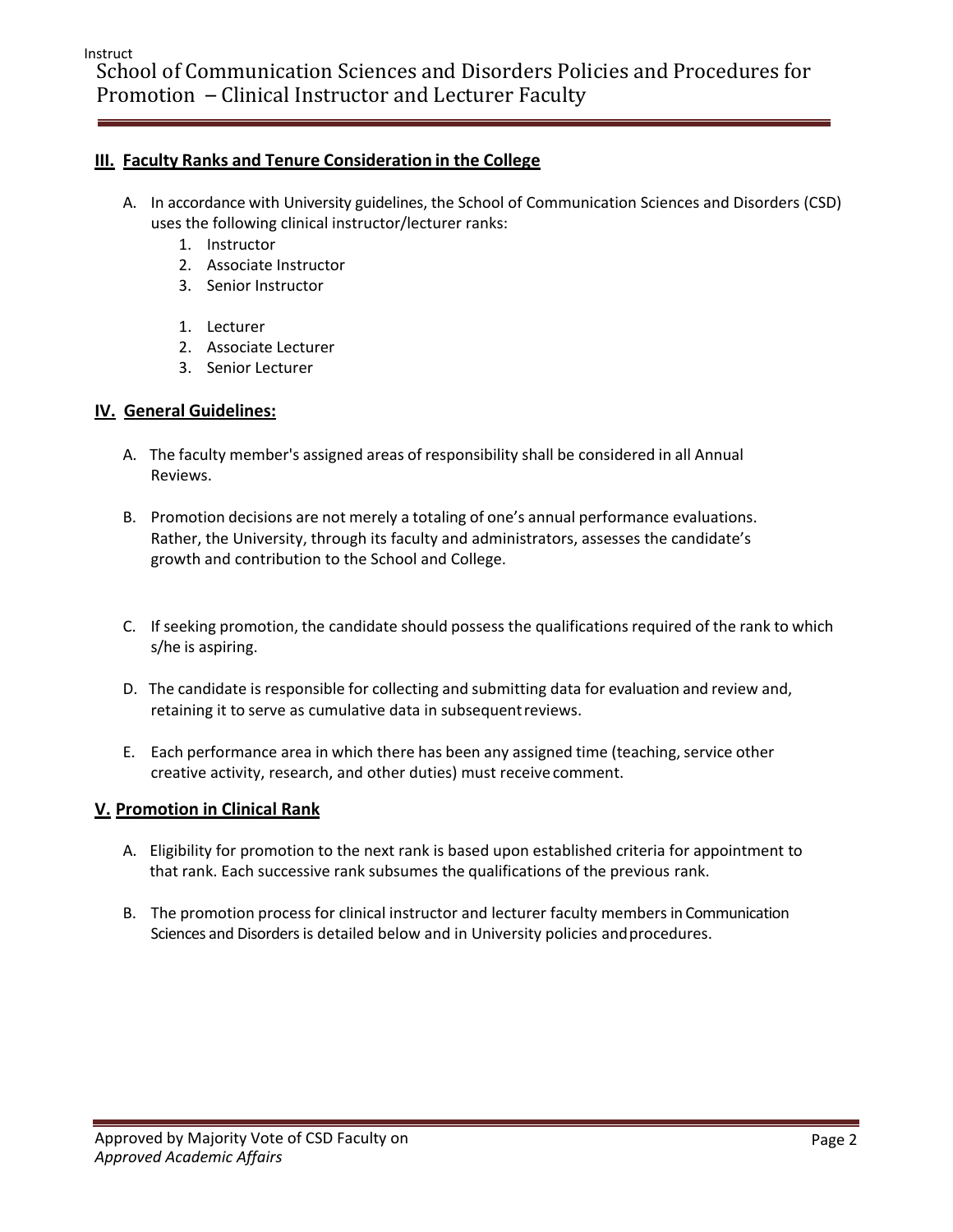# **VI. Promotion to Associate Instructor/Lecturer**

Faculty members are expected to make substantial contributions in clinical teaching, as well as appropriate service contributions or other university duties.

### **Teaching 1. CriteriaStatements** Candidates will: a. Demonstrate leadership or participate in teaching, developing, revising, implementing, and/or evaluating existing or new courses. b. Demonstrate teaching effectiveness in all areas of assignment (e.g., didactic, clinical). c. Develop collaborative external relationships with professionals in the local or global community and at other educational intuitions to promote student learning opportunities. **2. Examples of Evidence which could be Presented to Document Achievement of above Criteria:** • Student perceptions of instruction /Qualtrics student feedback surveys Self-evaluations Peer evaluations • Administrator evaluations • Course materials • Curricular development • Teaching enhancement activity outcomes (e.g., workshops, conferences) • Scholarship of Teaching and Learning (SoTL) outcomes(e.g., evidence-based teaching resources) • Affiliations with other UCF units or collaborations with other institutions within the US or abroad (e.g., Thesis or Dissertation Committee Member or Chair, Guest Professorship, Expert Consultation).

• Documentation of intramural and/or extramural funding to support teaching mission

- Documentation of internal and/or external teachingawards/appraisal/recognition
- Caseload (size, intensity, specialty)

#### **Service**

### **1. CriteriaStatements**

#### Candidates will:

- a. Demonstrate participation on school, college and/or university committees.
- b. Demonstrate participation in clinical service-delivery and/or community, state, regional, national, international professional or service organizations.

#### **2. Examples of Evidence which could be Presented to Document Achievement of above Criteria:**

- A consistent record of participation in school, college and/or universityservice activities
- A consistent record of participation in clinical service-delivery and/or community, state, regional, or national professional organizations
- Significant deliverables yielded from service participation (e.g., policies, proceedings, projects, programs, reports, services, conference proceedings)
- Participation on editorial boards for state/national/international peer-reviewed journals
- Documentation of intramural and/or extramural funding to support service mission
- Documentation of internal and/or external serviceawards/appraisal/recognition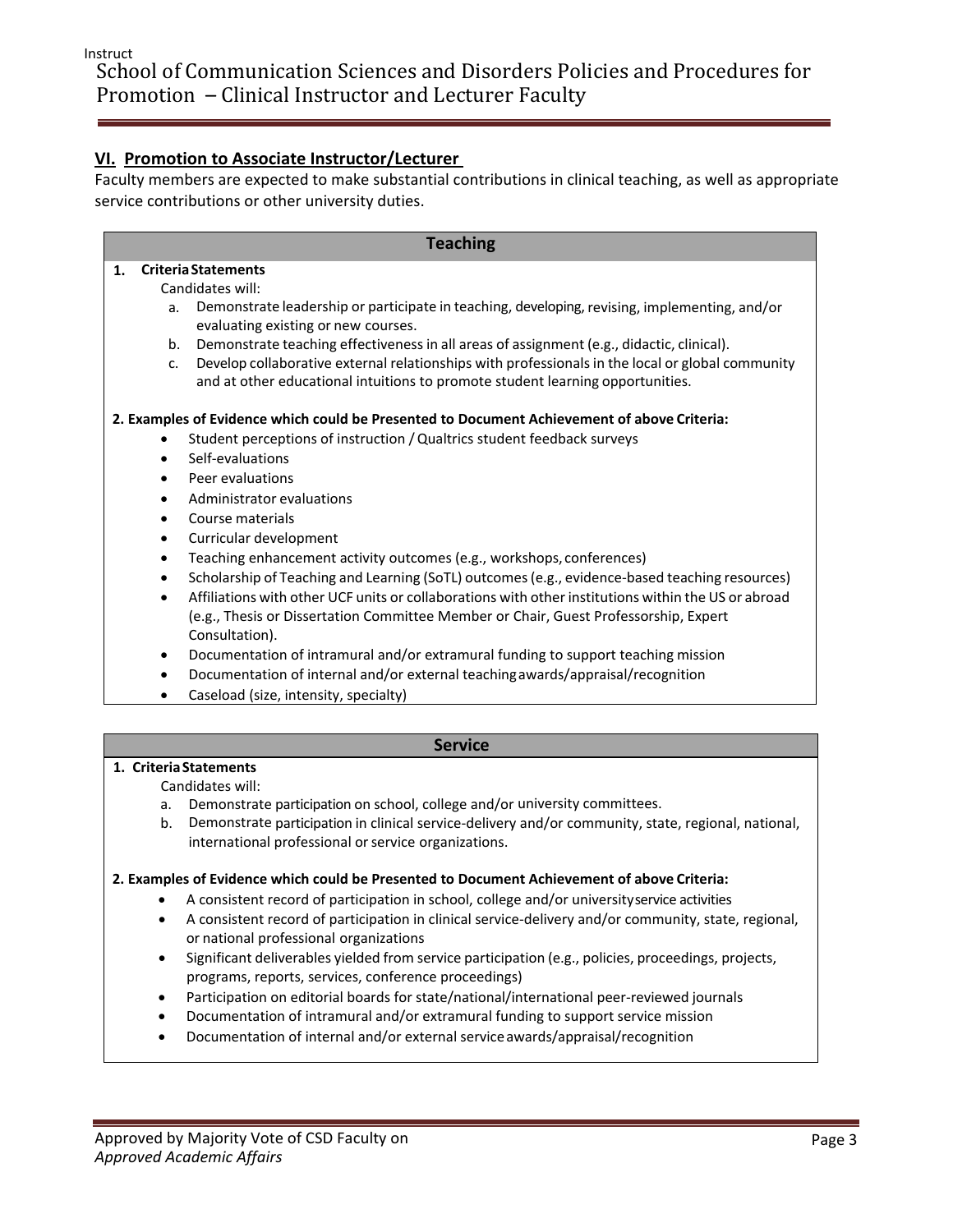Instruct

School of Communication Sciences and Disorders Policies and Procedures for Promotion – Clinical Instructor and Lecturer Faculty

## **For Faculty with FTE Assignment in Research Research and Creative Activity**

#### **1. Criteria Statements**

Candidates will:

- a. Demonstrate consistent contribution in the area of research.
- b. Demonstrate consistent research/scholarly productivity in journals and/or presentations with a national or international impact.

#### **2. Examples of Evidence which could be Presented to Document Achievement of above Criteria:**

- Record of contribution in support of intramural and/or extramural research funding.
- Record of implementation activities related to research protocols and/or participant data collection.
- Documentation of activities focused on research.
- Documentation of other research dissemination activities (books, book chapters, conference presentations, standardized test instruments, clinical tools, non-refereed publications,etc.)
- Documentation of research mentoring of students, faculty, and/or colleagues
- Documentation of internal and/or external researchawards/appraisal/recognition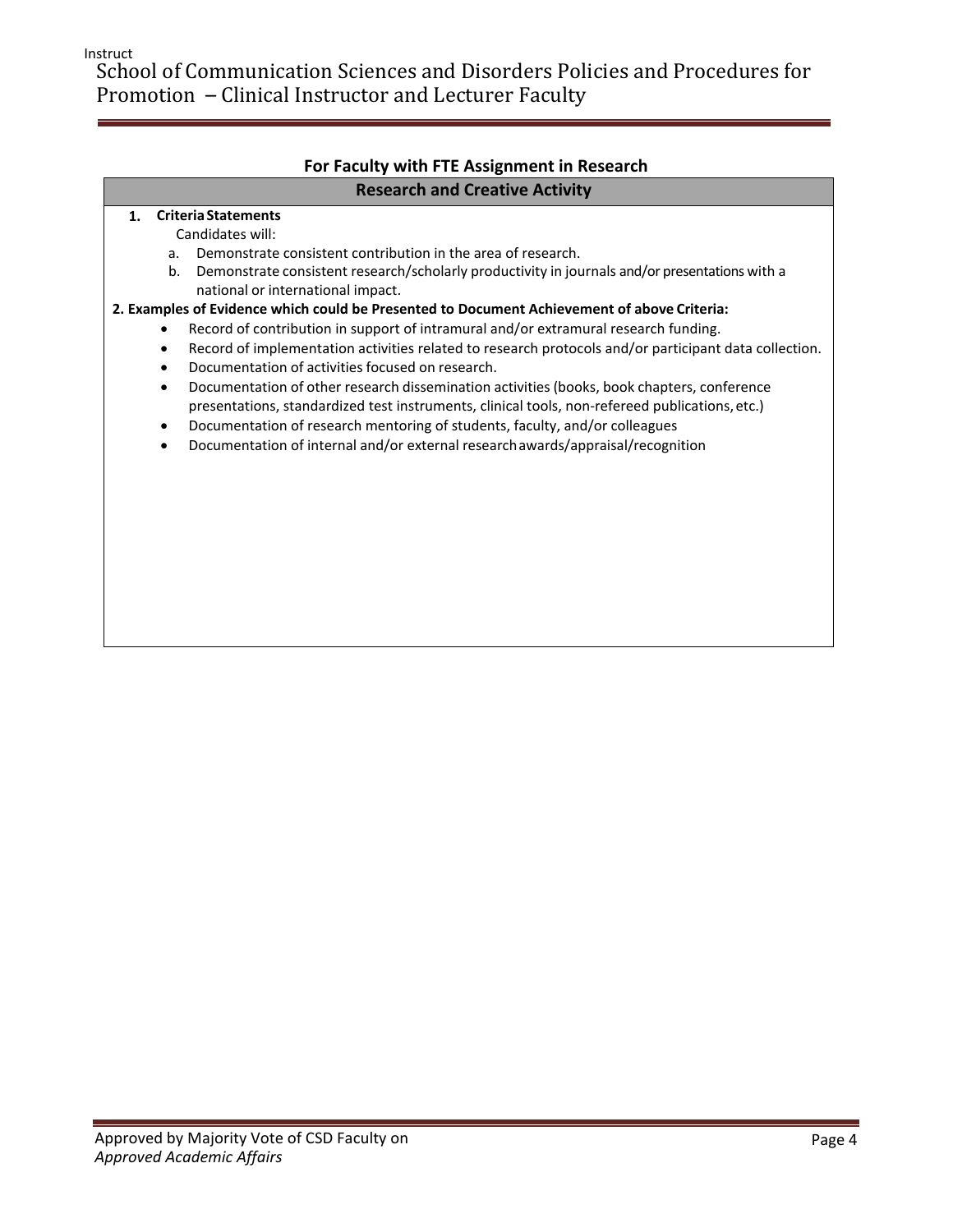# **VII. Promotion to Senior Instructor/Lecturer**

Promotion to Senior Instructor/Lecturer reflects not only an individual's contributions within the institution, but also denotes a status and level of significant achievement. Substantial contributions of a continuing nature beyond that expected of an associate instructor/lecturer are necessary for the achievement of the rank of Senior Instructor/Lecturer.

| <b>Teaching</b>             |                                                                                                                                                                                                                                                                                                                                                                                                                                                                                                                                                                                                                                                                                                                                            |
|-----------------------------|--------------------------------------------------------------------------------------------------------------------------------------------------------------------------------------------------------------------------------------------------------------------------------------------------------------------------------------------------------------------------------------------------------------------------------------------------------------------------------------------------------------------------------------------------------------------------------------------------------------------------------------------------------------------------------------------------------------------------------------------|
| ٠<br>$\bullet$<br>$\bullet$ | <b>Criteria Statements</b><br>Candidates will:<br>Demonstrate teaching excellence in all areas of assignment (e.g., didactic, clinical,).<br>Provide leadership in developing, implementing and/or evaluating clinical curricula or courses.<br>Take leadership in developing collaborative external relationships with professionals in the localor<br>global community and at other educational intuitions to promote student learning opportunities.<br>Mentor colleagues and/or students in the teaching process.                                                                                                                                                                                                                      |
| ٠                           | Examples of Evidence which could be Presented to Document Achievement of above Criteria:<br>Student perceptions of instruction results/Qualtrics student feedback surveys<br>Self-evaluations<br>Peer evaluations<br>Administrator evaluations<br>Course materials<br>Curricular development<br>Teaching enhancement activity outcomes (e.g., workshops, conferences)<br>SoTL outcomes (e.g., evidence-based teaching resources)<br>Appointment as site visitor to evaluate educational effectiveness of other institutions.<br>Affiliations with other UCF units or collaborations with other institutions within the US or abroad (e.g.,<br>Thesis or Dissertation Committee Member or Chair, Guest Professorship, Expert Consultation). |

- Documentation of intramural and/or extramural funding to support teaching mission
- Documentation of internal and/or external teachingawards/appraisal/recognition
- Caseload (size, intensity, specialty)

**Service**